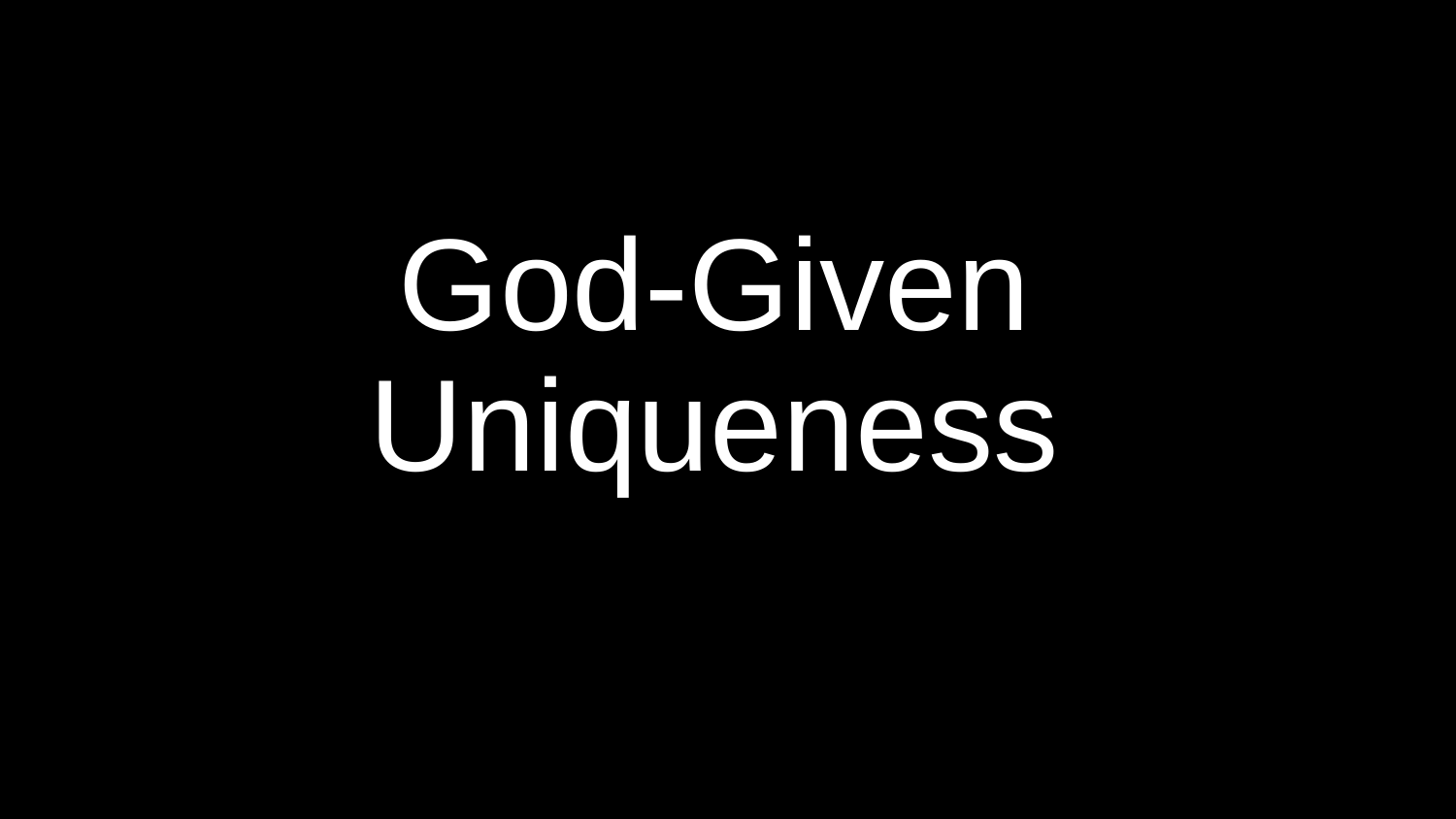## Judges 3:12-30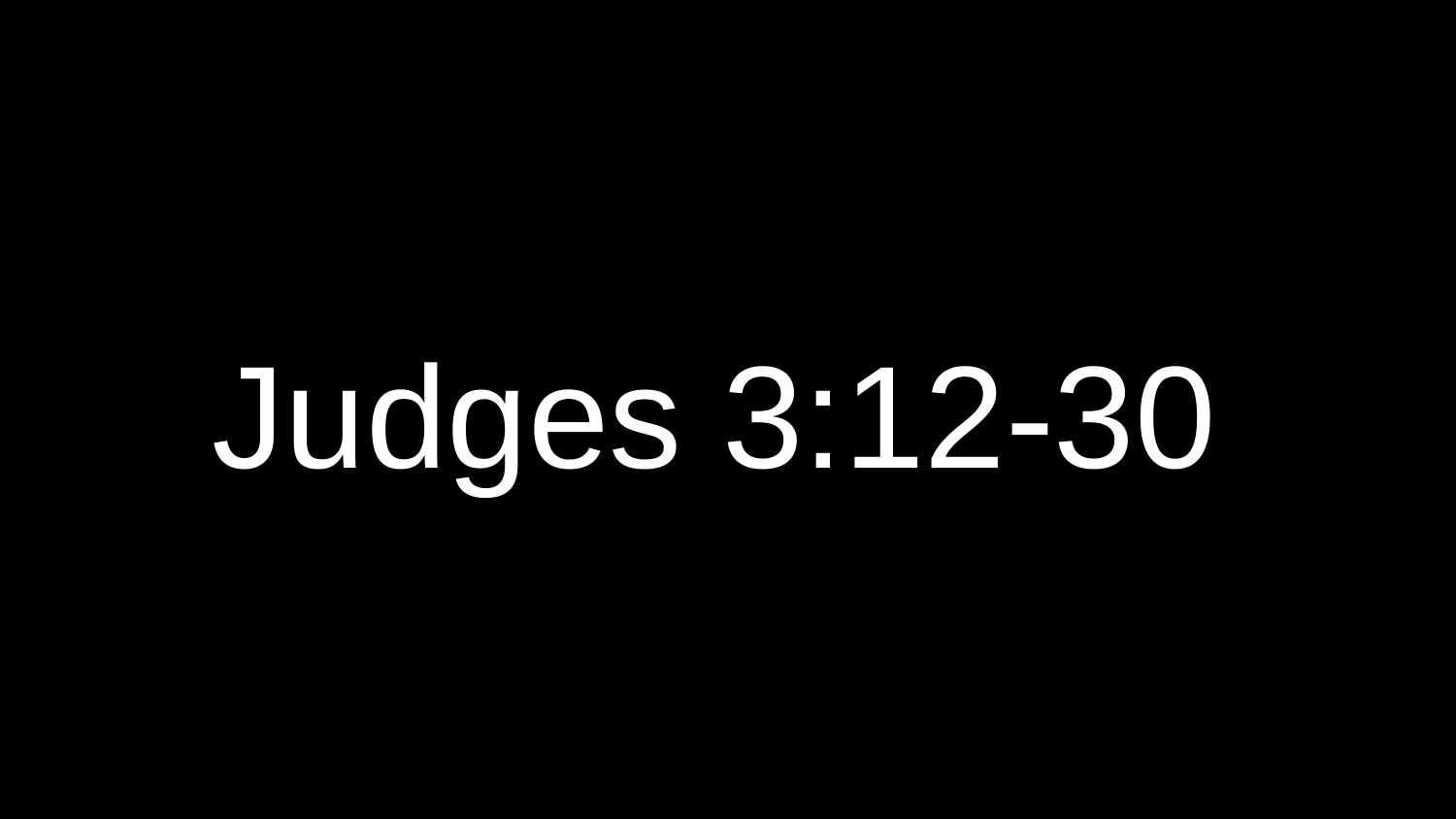*<sup>12</sup>Again the Israelites did evil in the eyes of the Lord, and because they did this evil the Lord gave Eglon king of Moab power over Israel. Getting the Ammonites and Amalekites to join him, Eglon came and attacked Israel, and they took possession of the City of Palms. The Israelites were subject to Eglon king of Moab for eighteen years.*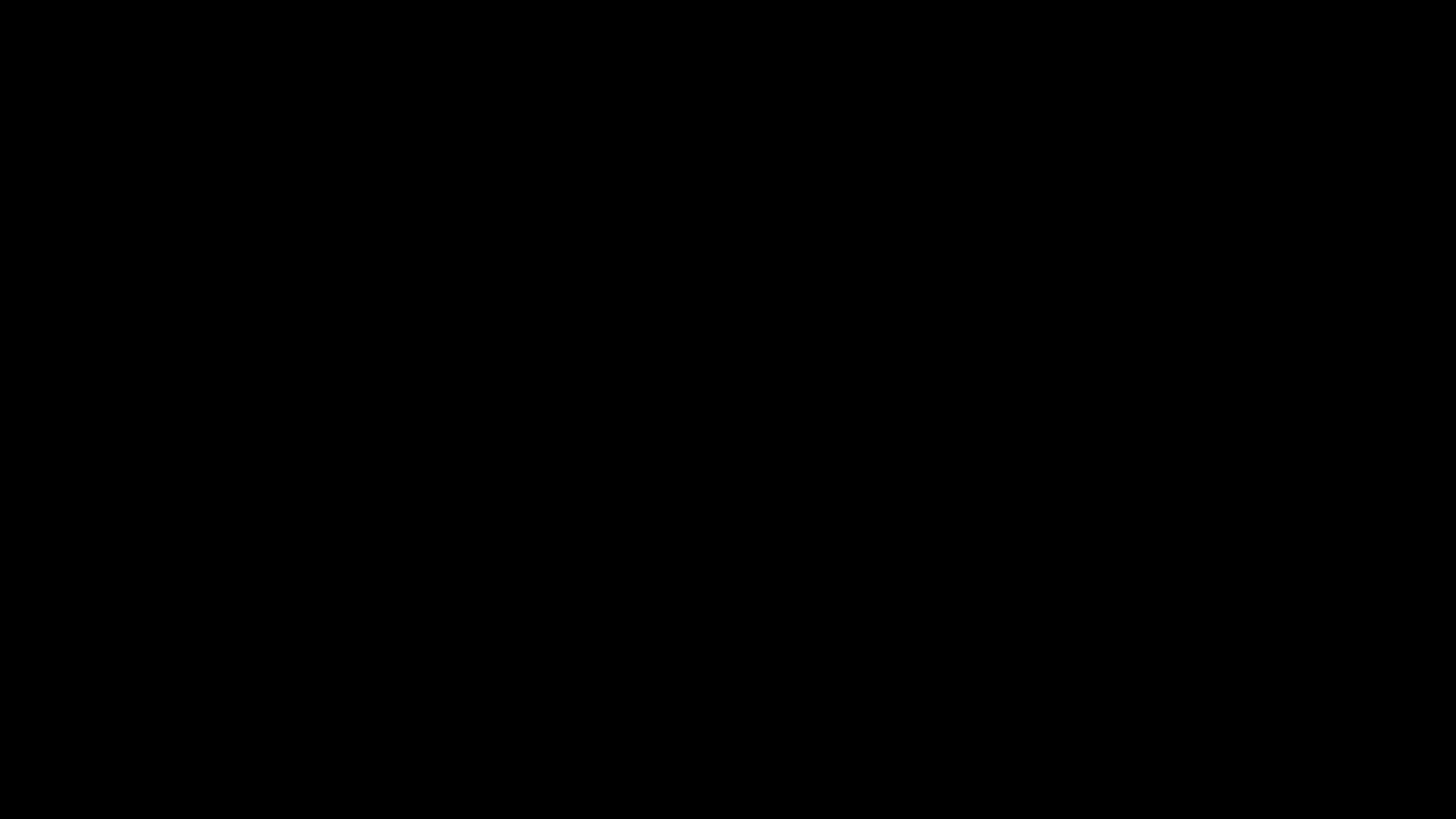*<sup>15</sup>Again the Israelites cried out to the Lord, and he gave them a deliverer— Ehud, a left-handed man, the son of Gera the Benjamite. The Israelites sent him with tribute to Eglon king of Moab. Now Ehud had made a double-edged sword about a cubit long, which he strapped to his right thigh under his clothing.*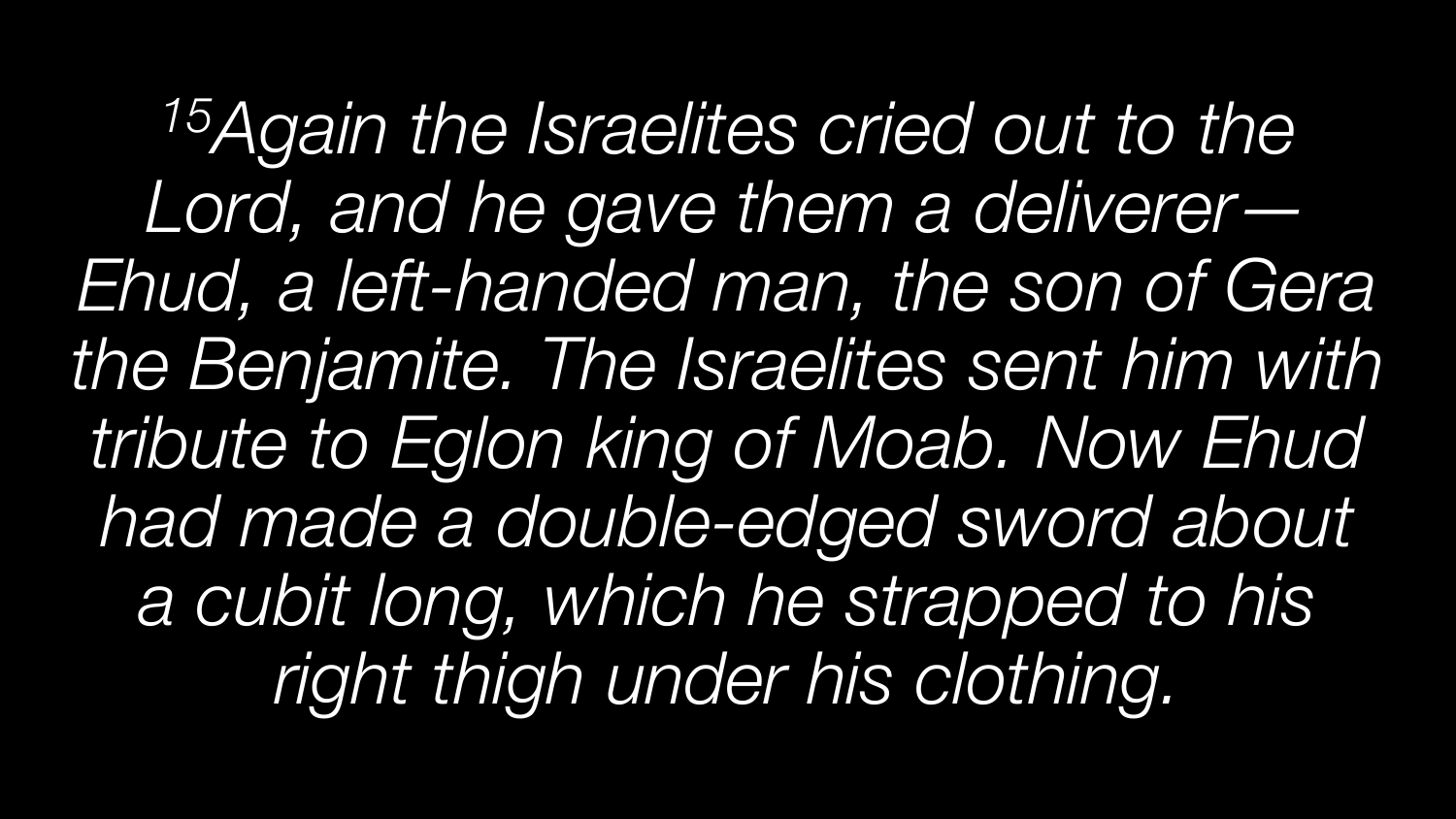*He presented the tribute to Eglon king of Moab, who was a very fat man. After Ehud had presented the tribute, he sent on their way those who had carried it. But on reaching the stone images near Gilgal he himself went back to Eglon and said, "Your Majesty, I have a secret message for you." The king said to his attendants, "Leave us!" And they all left.*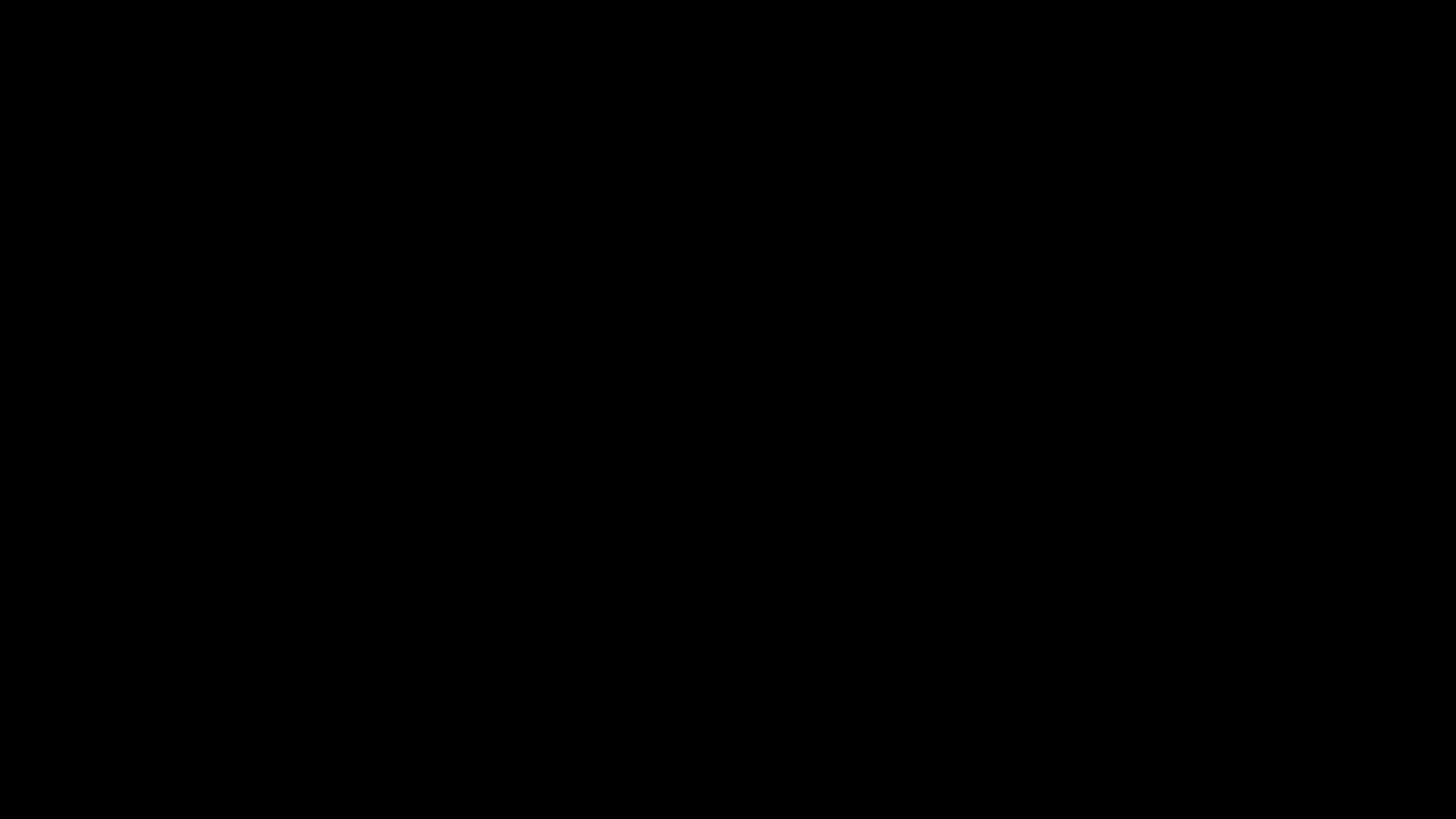*<sup>20</sup>Ehud then approached him while he was sitting alone in the upper room of his palace and said, "I have a message from God for you." As the king rose from his seat, Ehud reached with his left hand, drew the sword from his right thigh and plunged it into the king's belly.*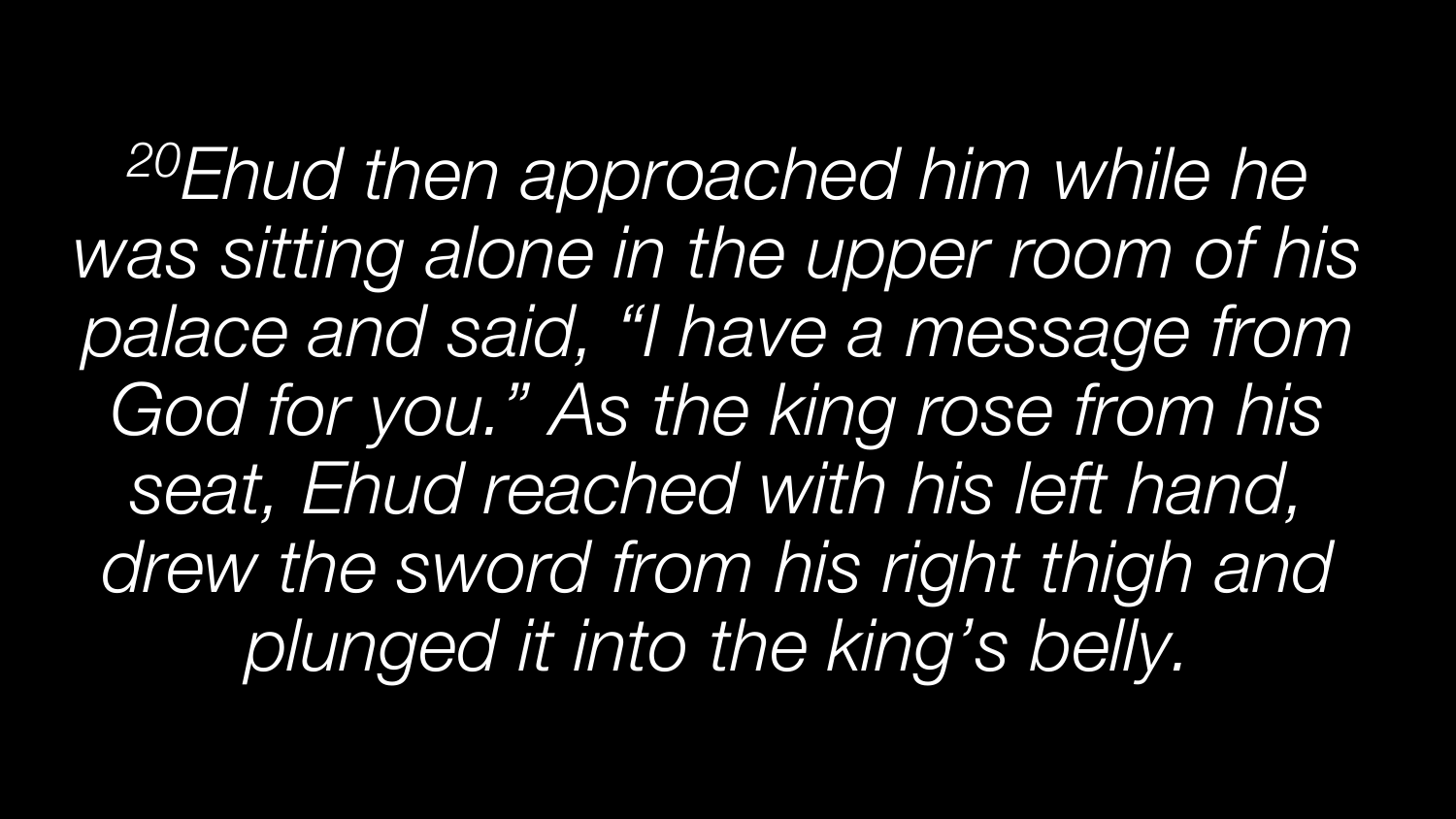*Even the handle sank in after the blade, and his bowels discharged. Ehud did not pull the sword out, and the fat closed in over it. Then Ehud went out to the porch; he shut the doors of the upper room behind him and locked them.*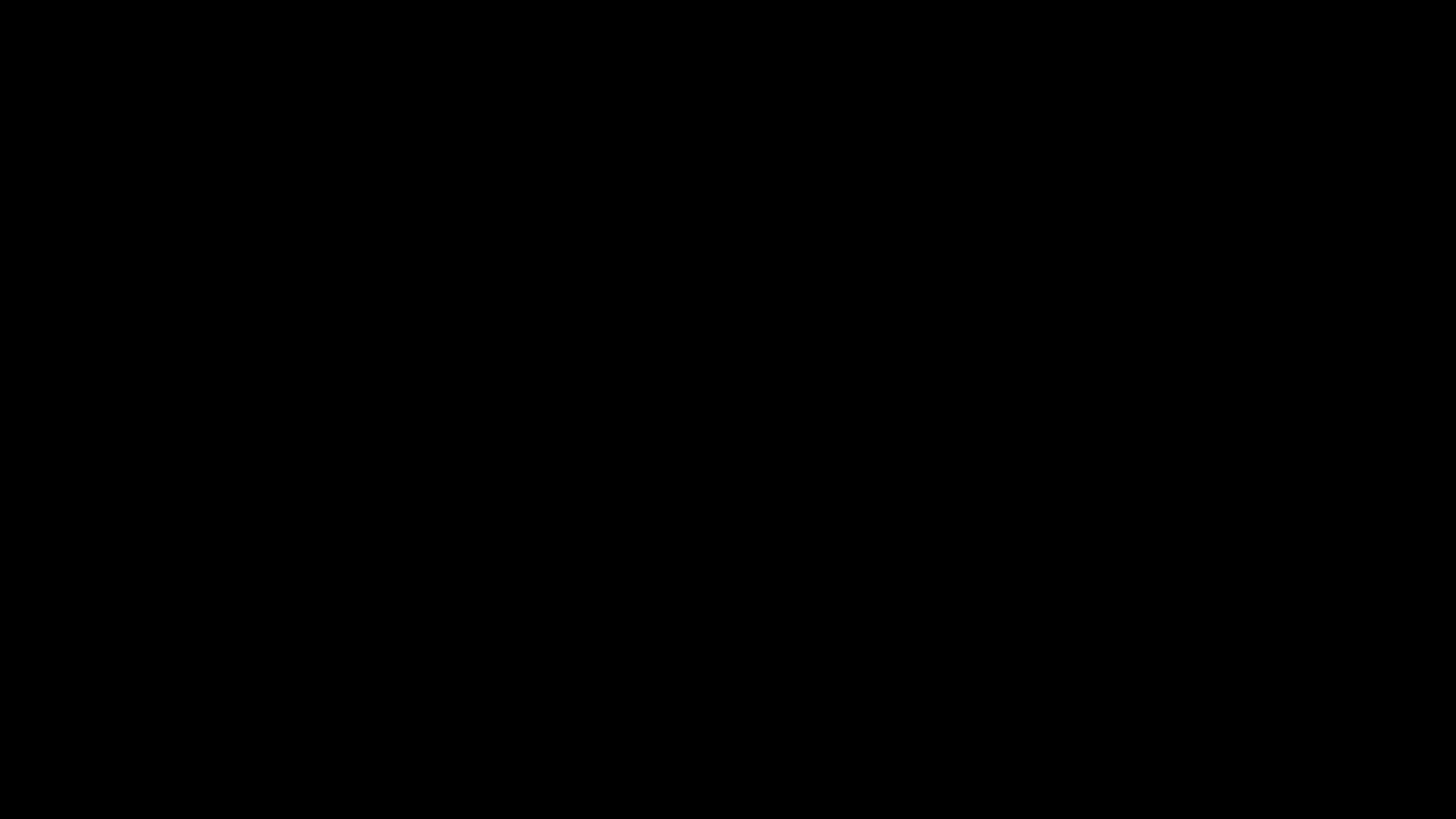*<sup>24</sup>After he had gone, the servants came and found the doors of the upper room locked. They said, "He must be relieving himself in the inner room of the palace." They waited to the point of embarrassment, but when he did not open the doors of the room, they took a key and unlocked them. There they saw their lord fallen to the floor, dead.*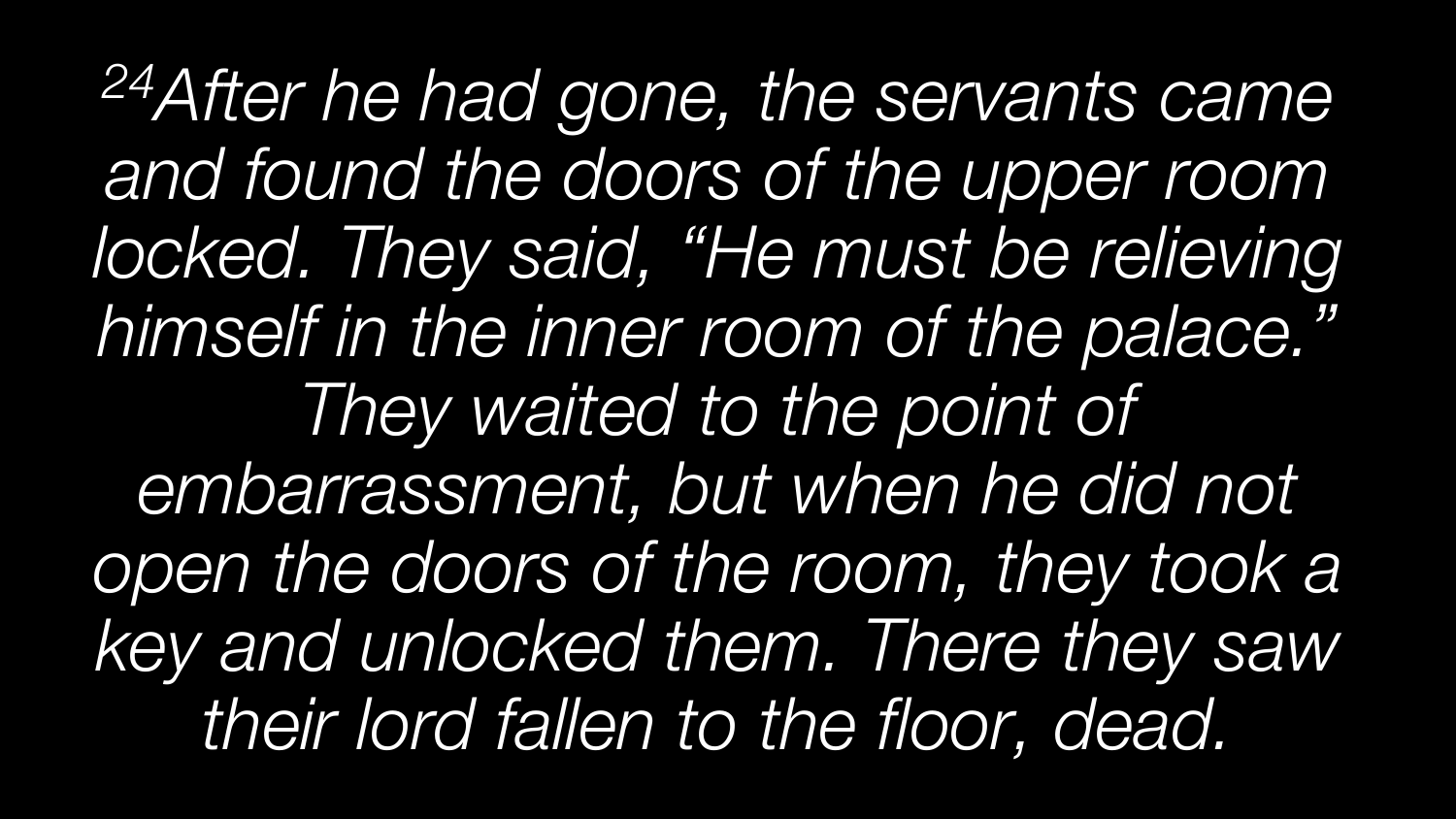*While they waited, Ehud got away. He passed by the stone images and escaped to Seirah. When he arrived there, he blew a trumpet in the hill country of Ephraim, and the Israelites went down with him from the hills, with him leading them. "Follow me," he ordered, "for the Lord has given Moab, your enemy, into your hands."*